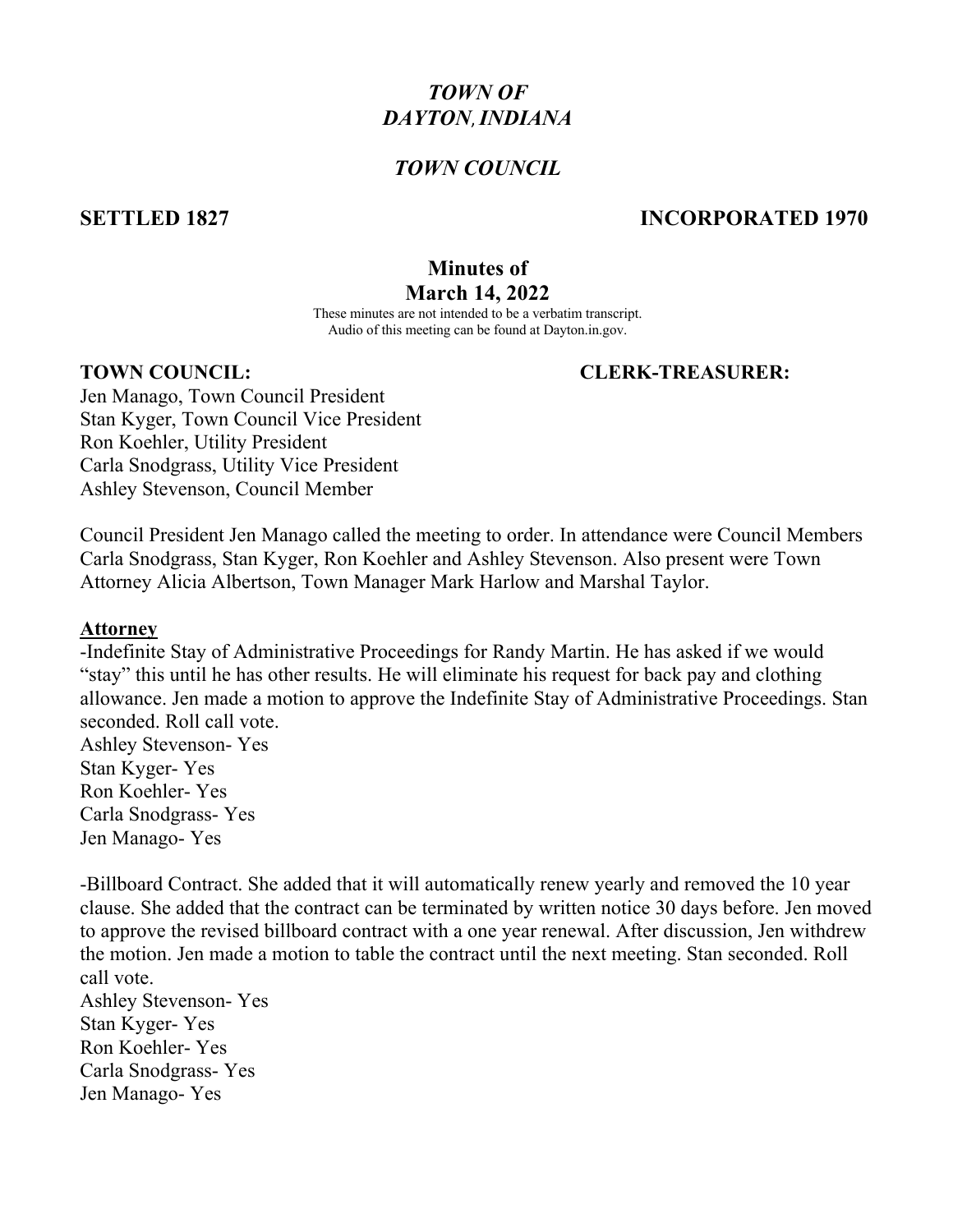-Larry Tippin contract. He is the CPA that will work with the town. Jen moved to approve the Agreement for Financial and Accounting Services with Larry Tippin. Carla seconded. Roll call vote. Ashley asked if he had municipal experience. Jen noted that he is ex-State Board of Accounts, a CPA, and works for other municipalities.

Ashley Stevenson- Yes Stan Kyger- Yes Ron Koehler- Yes Carla Snodgrass- Yes Jen Manago- Yes

#### **Allowance Docket**

Will approve at next meeting

#### **Claims**

Jen Manago made a motion to approve the March 14<sup>th</sup>, 2022 Claims Docket in the amount of \$157,226.90. Carla seconded. Roll call vote. Ashley Stevenson- Yes Stan Kyger- Yes Jen Manago- Yes Carla Snodgrass- Yes Ron Koehler- Yes

## **Approval of Reports:**

Jen Manago made a motion to approve the following reports from January 2022 Appropriation Report, Bank Reconciliation, Fund Report and Revenue Report. Carla seconded the motion. Carried roll call vote 5-0. Ashley Stevenson- Yes Stan Kyger- Yes Ron Koehler- Yes Carla Snodgrass- Yes

February 2022 – not ready to approve.

### **Approval of Minutes**

Jen Manago- Yes

Jen moved to approve the minutes from the February 14, 2022 Utility Board, February 14, 2022 Town Council, February 23, 2022 Special Meeting with one word correction. Carla seconded. Roll call vote. Ashley Stevenson- Yes Stan Kyger- Yes Ron Koehler- Yes Carla Snodgrass- Yes Jen Manago- Yes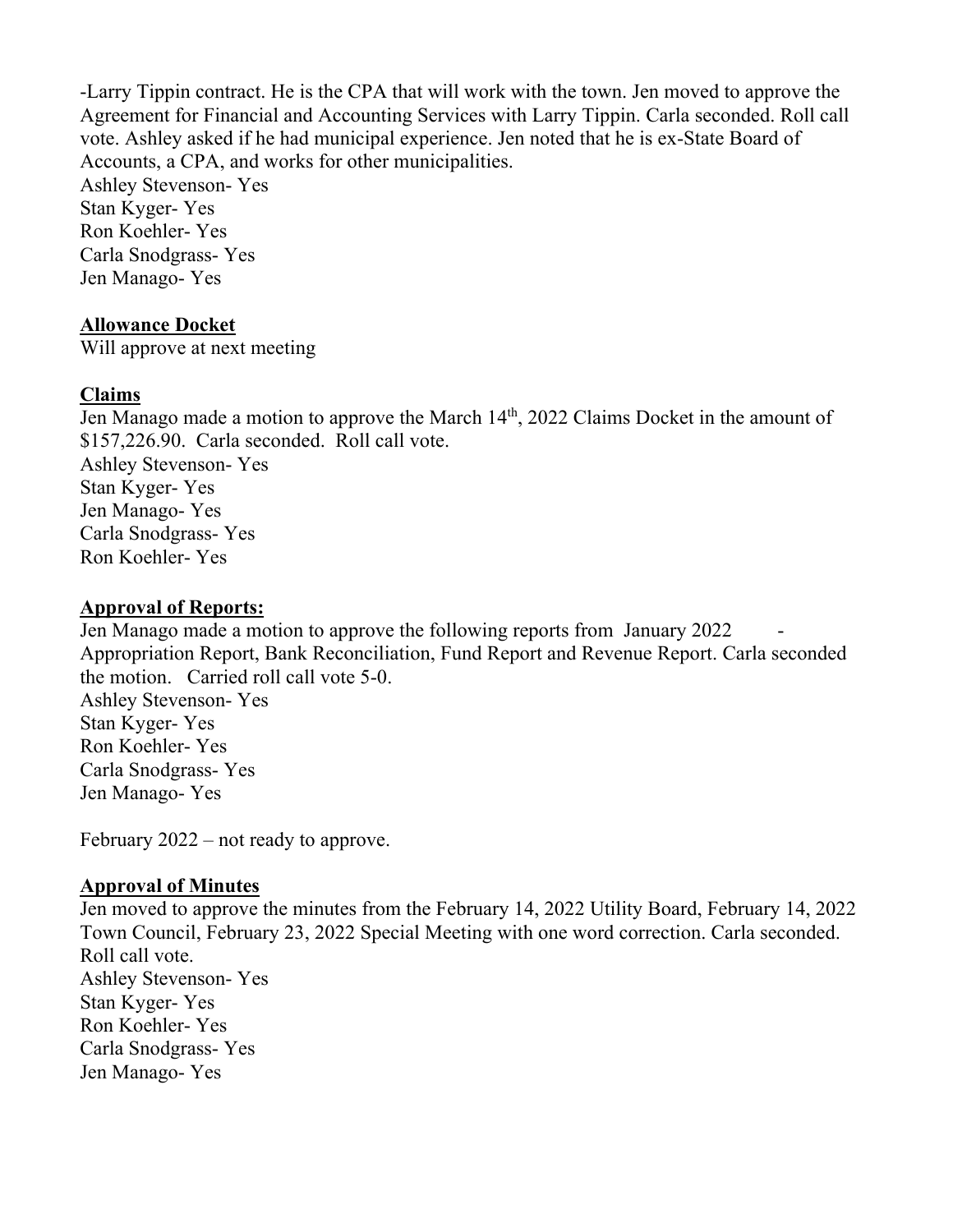### **Clerk-Treasurer Update**

Jen noted that we didn't have any log-ins, passwords, pins or access to anything but things are getting smoothed out and calming down. A lot of things weren't up to date or were done wrong. There are late fees but we're appealing them. The safe has been put in order. First payroll had to be paper checks.

#### **Covid Restrictions at Town Hall**

The restriction put in place under the Emergency Order were revisited. Jen made a motion to remove the Covid Restrictions that had been in place in town hall. Carla seconded. Roll call vote. Ashley Stevenson- Yes Stan Kyger- Yes

Ron Koehler- Yes Carla Snodgrass- Yes Jen Manago- Yes

### **Pumpkin Patch**

Jen proposed using the land between the police station and the interstate for a Pumpkin Patch for the town. The council bounced ideas around and will be preparing the area for a town Pumpkin Patch. Jen made a motion to spend up to \$300 for a Dayton Pumpkin Patch. Carla seconded. Roll call vote. Ashley Stevenson- Yes

Stan Kyger- Yes Ron Koehler- Yes Carla Snodgrass- Yes Jen Manago- Yes

### **Marshal Taylor**

He recommends hiring Evan Tislow as a full time Deputy Marshal. Jen read the draft job offer to be presented to Mr. Tislow and made a motion to offer him the position. Stan seconded. Roll call vote.

Ashley Stevenson- Yes Stan Kyger- Yes Ron Koehler- Yes Carla Snodgrass- Yes Jen Manago- Yes

Marshal Taylor noted that he would add Evan to the Training Conference he and Knogge are attending. Jen made a motion to add Evan Tislow to the training conference for \$85 contingent on his acceptance of the job. Stan seconded. Roll call vote. Ashley Stevenson- Yes

Stan Kyger- Yes Ron Koehler- Yes Carla Snodgrass- Yes Jen Manago- Yes

### **Public Comment**